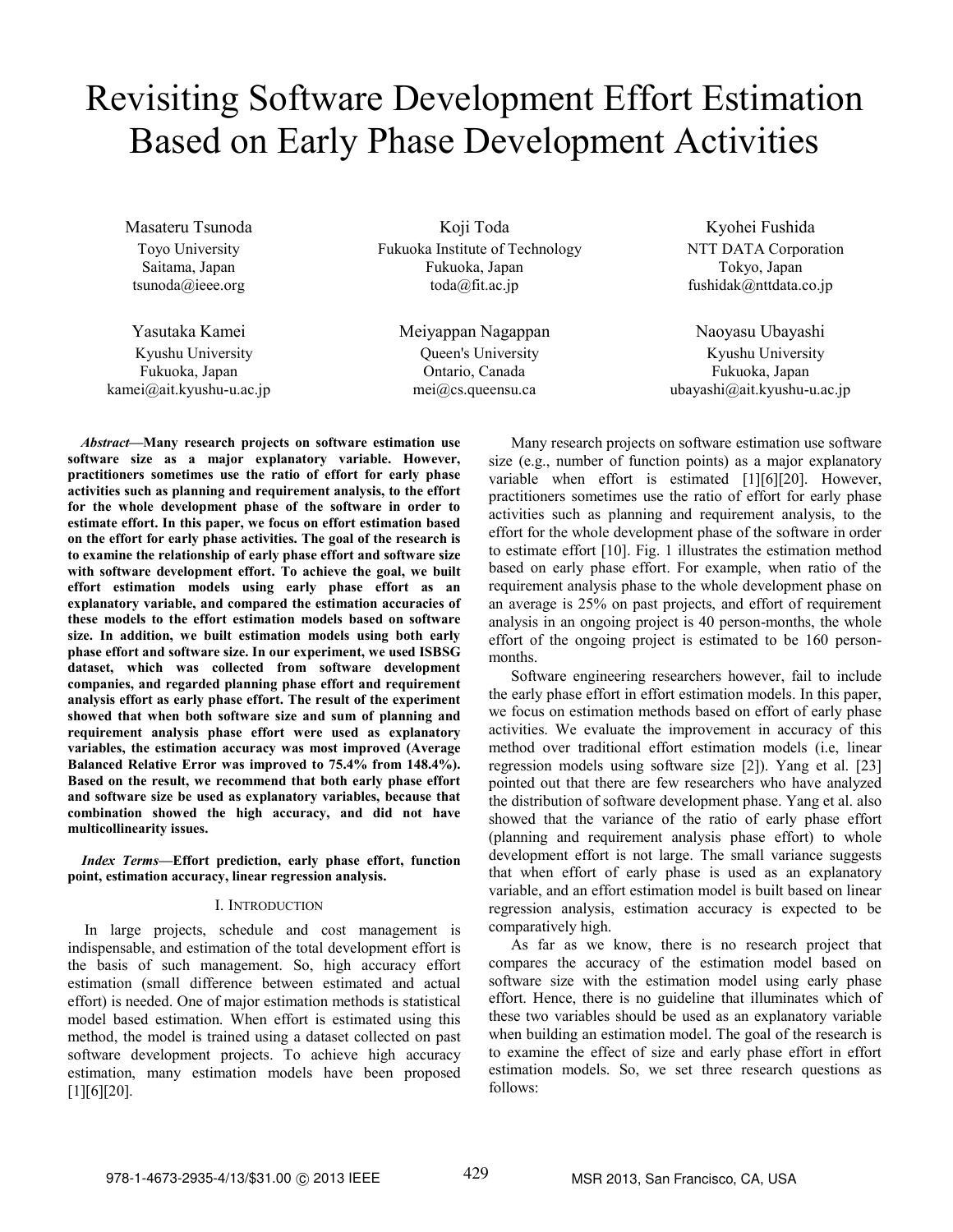- **RQ1**: When an effort estimation model using software size or early phase effort is built, which explanatory variable shows higher accuracy?
- **RQ2**: When other explanatory variables such as platform type are added to the models on RQ1, which shows higher accuracy, the model based on software size, or early phase effort?
- **RQ3**: When both software size and early phase effort are used as explanatory variables, is estimation accuracy improved? Does multicollinearity arise by using them? (When multicollinearity arises, both variables should not be used together)

Below, Section II describes the dataset used in the analysis. Section III shows preliminary analysis, and Section IV shows the experiment of effort estimation based on early phase development activities. Section V discusses the experimental results. Section VI explains the related work, and Section VII concludes the paper.

#### II. DATASET

#### *A. Selecting Projects*

We used a dataset that was collected from software development organizations in 20 countries by ISBSG (International Software Benchmarking Standards Group) [9]. The version of the dataset used in the case study is Release 9. The dataset includes data (99 variables) collected from 1989 to 2004 on 3,026 projects. There are some missing values in the dataset though. The variables from the dataset that we used in our experiment are shown in Table I.

As shown in Fig. 2, we extracted projects to be used in our case study as follows. (a) To ensure reliability of the experiment, we selected 1,255 projects that satisfy conditions shown by Locan et al. (e.g., data quality rating is A or B, and software size was measured by IFPUG method) [15]. (b) Preliminary elimination of projects: We eliminated projects in which the effort difference is more than 10%. The effort difference is defined as:

- Effort difference  $= (1 \text{sum of effort of all phases})/$ total effort (if sum of effort < total effort).
- Effort difference  $= (1 \text{total effort}) / \text{sum of effort of}$ all phases (if sum of effort  $\geq$  total effort).

In the equations, the sum of effort of all phases is sum of each phase effort from planning to implementation phase (in implementation phase the software is released and installed). We allowed the 10% effort difference to increase the number of analyzed projects. In addition, we eliminated projects in which function point is zero. Therefore from the 1,255 projects, we selected 172 projects in which both effort and function points is regarded as correct. (c) Projects used in the analysis for RQ1 and RQ3: from the subset, we selected 118 projects that did not have any missing values in the variables: planning effort and requirement analysis effort. (d) Projects used in the analysis for RQ2 and RQ3: from the subset, we selected 70 projects that did not have any missing values in the variables: development type, development platform, and language type. We use these projects in RQ2 and the second part of RQ3.



Fig. 1. Effort estimation based on early phase development activities



Fig. 2. Procedure of project extraction

#### *B. Definition of Early Phase Effort*

We want to use early phase effort as an explanatory variable in the estimation model for estimating the whole effort. However, early phase effort should be measured before it can be used in estimation models. We assumed that total effort is estimated after basic design, because software size (used as an explanatory variable) of selected projects was measured at that time (Software sizes of the projects were measured by IFPUG method, and IFPUG method requires to measure software size after basic design). Therefore, we defined that early phase effort can include basic design effort at most. In the ISBSG dataset, planning, requirement analysis and design effort is considered as early phase effort. However, we did not use design effort recorded in the ISBSG dataset, because it includes not only basic design effort, but also detail design effort.

Hence in our analysis we use planning-and-analysis effort (which as shown in Table I is the sum of planning effort and requirement analysis effort). Note that we do not use requirement analysis effort separately as an explanatory variable. Note also that we do not use planning effort and requirement analysis effort as explanatory variables separately because it causes multicollinearity. In addition to planning-andanalysis effort, we evaluate estimation models using planning effort, assuming effort (and software size) is estimated on very early phase.

## III. PRELIMINARY ANALYSIS

## *A. Variance of Early Phase Ratio*

When a mathematical model estimates effort, dataset collected from multiple or single organization is used [15].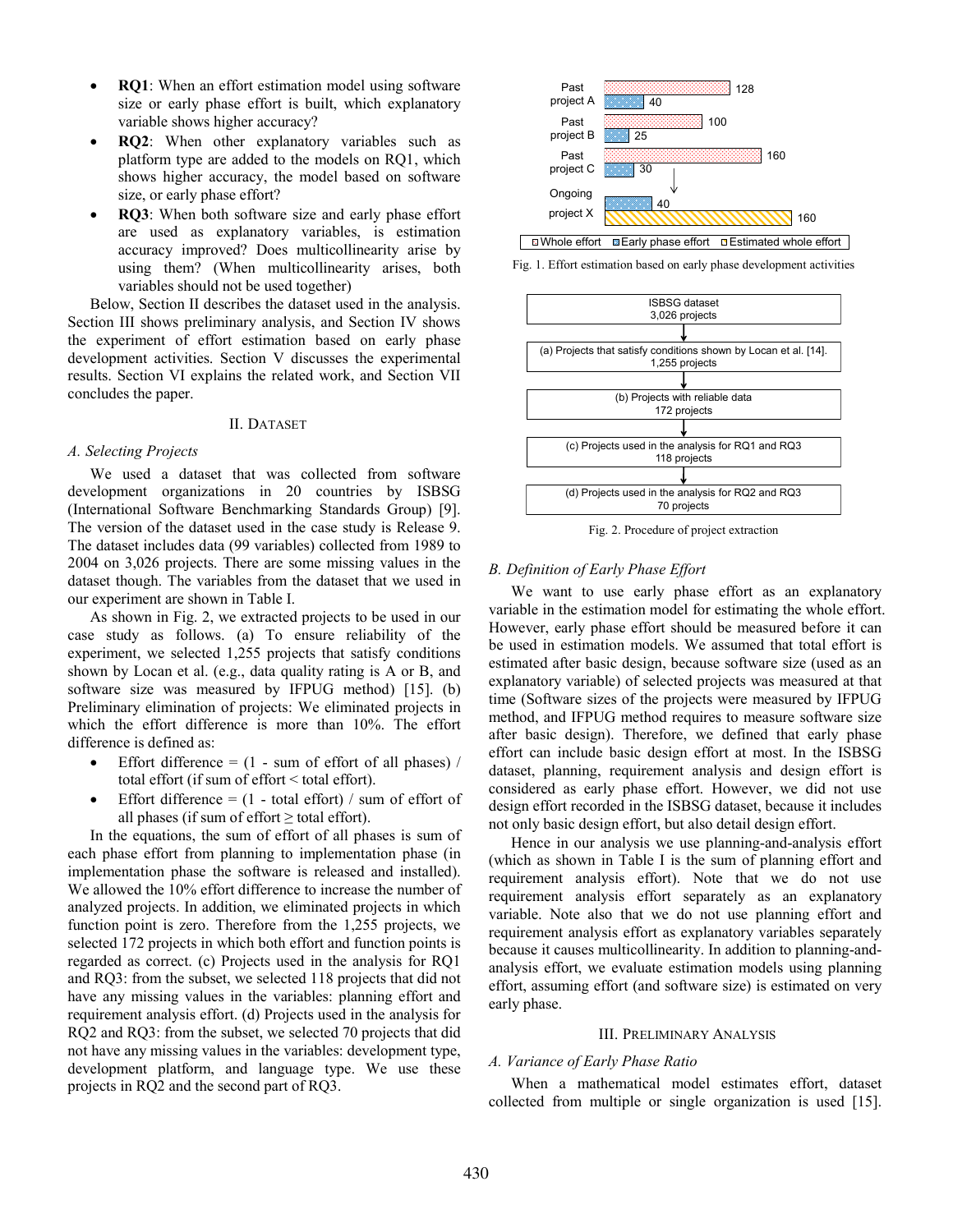TABLE I. Variables used in the Analysis

| Variable                     | <b>Scale</b> | <b>Description</b>                                                                                        |
|------------------------------|--------------|-----------------------------------------------------------------------------------------------------------|
| <b>FP</b>                    | Ratio        | Developed software size. Unadjusted function point measured by function point method.                     |
| Total effort                 | Ratio        | Total effort spent to develop software.                                                                   |
| Planning effort              | Ratio        | Effort spent to preliminary investigations, overall project planning, and so on.                          |
| Requirement analysis effort  | Ratio        | Effort spent to system analysis, requirement specify, architecture design/specification, and so on.       |
| Planning-and-analysis effort | Ratio        | Planning effort + requirement analysis effort                                                             |
| Planning ratio               | Ratio        | Planning effort / total effort                                                                            |
| Planning-and-analysis ratio  | Ratio        | Planning-and-analysis effort / total effort                                                               |
| Duration                     | Ratio        | Total project duration - project inactive duration                                                        |
| Development speed            | Ratio        | FP / duration                                                                                             |
| Productivity                 | Ratio        | FP / total effort                                                                                         |
| Development type             | Nominal      | Development type of the project. The categories are new development, enhancement, and re-development      |
| Development platform         | Nominal      | Platform in which developed software works. The categories are mainframe, midrange, and personal computer |
|                              | Nominal      | Programming language type used in the project. The categories are 2GL (second generation language), 3GL,  |
| Language type                |              | 4GL, and application generator                                                                            |

Linear regression is one of common methods to build an estimation model [2]. Simple linear regression model is defined as:

$$
y = b + ax.\tag{1}
$$

In the equation, *y* is estimated effort (explained variable), *x* is an explanatory variable such as software size, *a* is a partial regression coefficient, and *b* is an intercept. To enhance the accuracy of the model, log transformation is often applied to both the explained and explanatory variable when building the model [13]. In the context of power law estimation [4], log transformation was applied for a single variable. In contrast, fitting at the doubly logarithmic plane is very common in software effort estimation research. For example, the traditional COCOMO model [1] was built based on that. When log transformation is applied and the estimation model is built based on simple linear regression analysis, the model is denoted as:

$$
\log y = b + a \log x. \tag{2}
$$

The equation is transformed as Eq. 4 via Eq. 3:

$$
y = e^{b + a \log x}.\tag{3}
$$

$$
y = e^b x^a. \tag{4}
$$

In the equations, *e* is the base of the natural logarithm. When *c* is defined as  $e^b$ , Eq. 4 is denoted as:

$$
y = c x^a. \tag{5}
$$

When software size is used as an explanatory variable, *x* is software size and *c* is regarded as a reciprocal of productivity. Productivity is a metric used to measure efficiency of finished software development, and it is defined as ratio of software size to total effort. However, in a simple linear regression model, *c* is a constant. Simply speaking, *c* is almost the same as average productivity of past projects, and it is inferred when building the model. If *c* is same on all projects and *x* (size) is given, *y* (effort) will be unique, because  $c$  is  $y / x$  (reciprocal of productivity). On the contrary, if *c* is not unique, *y* will be also not unique. So, small variance of productivity suggests small

error. In contrast, if variance of an independent variable is extremely large, it is difficult to predict total effort by that variable alone. Note that the variance of a variable whose definition does not include  $y$  or  $x$  does not relate to estimation error.

Similarly, when early phase effort is used, *x* is early phase effort and *c* is regarded as a reciprocal of early phase ratio. So, *c* is almost the same as average of early phase ratio, and when variance in the distribution of early phase ratio is small, simple linear regression model using early phase effort is expected to have high accuracy.

To enhance the reliability of the experiment for RQ1, we compared the distribution of early phase ratio with the distribution of productivity to illuminate the cause of the difference of the estimation accuracy. Table II shows distributions of planning ratio, planning-and-analysis ratio, and productivity. We used ratio of third quartile to first quartile  $(Q_3)$  $Q_1$ ), and ratio of Maximum value to minimum value (Maximum / Minimum), instead of variance.  $Q_3 / Q_1$  was used to analyze the distribution, eliminating effects of outliers (Variance is affected by outliers). In contrast, Maximum / Minimum was used to analyze the distribution, focusing effects of outliers.

Considering  $Q_3$  /  $Q_1$  and Maximum / Minimum, distributions of planning ratio and planning-and-analysis ratio are narrower than productivity. This means planning ratio and planning-and-analysis ratio are not very different among projects, and suggests that the answer to RQ1 is "The accuracy of a simple linear regression model based on early phase effort is better than a model based on software size." The answer of RQ1 is effective for organizations that do not collect software development data in detail. Collecting data requires effort to some extent, and therefore some organizations do not have detailed data.

## *B. Relationships between Early Phase Ratio and Other Variables*

If there are variables related to early phase ratio strongly, they should be used as explanatory variables, when a multiple linear regression model using early phase ratio (model in RQ2) is built. So, we applied bivariate analysis (variance explained in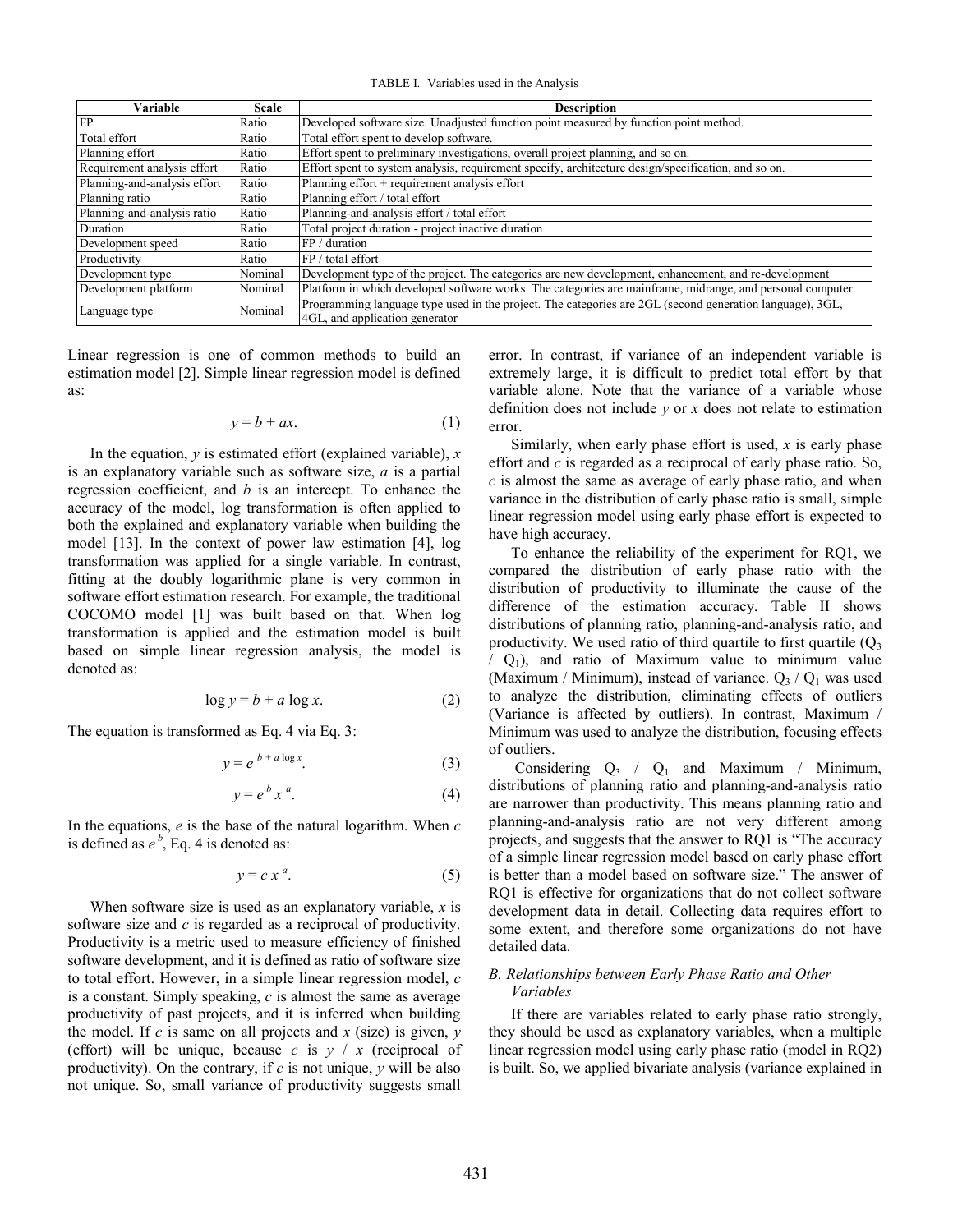TABLE II. DISTRIBUTIONS OF PLANNING RATIO, REQUIREMENT ANALYSIS RATIO, AND PRODUCTIVITY

| Variable                    | Average        | <b>Minimum</b> |       | Median | $\mathbf{Q}_3$ | <b>Maximum</b> | $Q_3$<br>$\mathbf{O}_1$ | Minimum<br>Maximum / |
|-----------------------------|----------------|----------------|-------|--------|----------------|----------------|-------------------------|----------------------|
| Planning ratio              | 0.090          | 0.005          | 0.039 | 0.071  | 0.124          | 0.434          | ے ۔                     | 86.8                 |
| Planning-and-analysis ratio | 0.223<br>0.22J | 0.018          | 0.133 | 0.208  | 0.294          | 0.614          | <u>.</u>                | 222<br>د.دد          |
| Productivity                | 0.197          | 0.003          | 0.057 | 0.127  | 0.288          | .044           | $\sim$ . $\sim$         | 348.0                |

TABLE III. RELATIONSHIPS BETWEEN NOMINAL SCALE VARIABLES AND EARLY PHASE RATIO

TABLE IV. RELATIONSHIPS BETWEEN RATIO SCALE VARIABLES AND EARLY PHASE RATIO

| <b>Variable</b> |          | Development Development<br>type | platform | Language<br><b>Itype</b> | Variable       |         | FP              | Fotal<br>effort | <b>Productivity</b> | <b>Duration</b>      | Development<br>speed |
|-----------------|----------|---------------------------------|----------|--------------------------|----------------|---------|-----------------|-----------------|---------------------|----------------------|----------------------|
|                 |          | 0.01                            | 0.03     | $-0.01$                  | Planning ratio |         | $-0.10$         | $-0.1^{\circ}$  | 0.12                | $-0.28$ <sup>*</sup> | 0.01                 |
| Planning ratio  | p-value  | 0.18                            | 0.10     | 0.52                     |                | p-value | いつぐ<br>۔ ے ر    | 0.05            | 0.18                | 0.00                 | 0.88                 |
| Planning-and-   | $\omega$ | $-0.01$                         | 0.08     | $-0.01$                  | Planning-and-  |         | $-0.20^{\circ}$ | $-0.20"$        | 0.06                | $-0.18$              | $-0.05$              |
| analysis ratio  | p-value  | 0.74                            | 0.01     | 0.50                     | analysis ratio | p-value | 0.03            | 0.03            | 0.5                 | 0.08                 | 0.62                 |

ANOVA and correlation coefficient) to clarify the relationships between early phase ratio and other variables.

In addition, we analyzed relationships between early phase ratio and variables (total effort, productivity, duration, and development speed), which cannot be used as explanatory variables since they are not measured before estimation is done. For instance, development speed is not used as explanatory variable, because it uses project duration, and the duration is not settled before effort estimation. If there are such variables that affect early phase ratio, but we cannot use them as explanatory variables, then their influence should still be considered when applying the model using early phase effort. For example, if development speed (defined in Table I) strongly affects early phase ratio, and the speed is greatly different for each project in an organization, the model using early phase effort should not be used in the organization, because the accuracy of the model may be low. So, the relationship between such variables and the early phase ratio should be clarified to enhance reliability of the model.

Note that development platform and programming language do not seem to affect early phase ratio because planning and requirement analysis do not use programming language. However, if development platform and programming language affects other phase effort such as coding phase, then they indirectly affect early phase ratio. For instance, assume that followings:

- Project A: planning-and-analysis effort is 100 personhour, and other phase effort is 300 person-hour, i.e., planning-and-analysis ratio is 25% of the total effort.
- Project B: planning-and-analysis effort is 100 personhour, and other phase effort is 400 person-hour, i.e., planning-and-analysis ratio is 20% of total effort.
- If the programming language is the reason for the difference of other phase effort between the projects.

Then in this case, planning-and-analysis "ratio" is different between the projects, although planning-and-analysis "effort" is same. In contrast, there may be variables that affect early phase "effort" but not affect early phase "ratio." We did not analyze them because the analysis does not contribute to our research goal of examining the effect of early phase ratio in effort estimation models, directly.

To analyze relationships between nominal scale variables and early phase ratio, we used adjusted variance explained  $(\omega^2)$ 

in ANOVA (analysis of variance). It is used to clarify the strength of the relationship between a nominal scale variable and a ratio scale variable. The range of the value is between 0 and 1, and larger value indicates the relationship is stronger. The value is calculated using the following equation [22].

$$
\omega^2 = \frac{SSB - (k-1)MSE}{SST + MSE} \tag{6}
$$

In the equation, *SSB* is the sum of squares between categories included in a nominal scale variable, *SST* is the sum of squares total, *MSE* is mean square error, and *k* is the number of categories.

Table III shows  $\omega^2$  and p-values between nominal scale variables and early phase ratio. In the table, \* means the relationship were confirmed at significance level of 0.05. Although development platform and planning-and-analysis ratio (boldfaced) had significant relationship, it was not very strong. Other variables had no statistically significant relationship to early phase ratio variables.

To analyze relationships between ratio scale variables and early phase ratio, we applied Spearman's rank correlation coefficient (*ρ*). Software development dataset includes some large values (e.g., there are some projects whose software size is very large), and therefore some variables do not follow normal distribution. So, we used nonparametric method, instead of Pearson product-moment correlation coefficient. Table IV shows correlation coefficients and p-values between ratio scale variables and early phase ratio. In the table, \* means the relationship was confirmed at a significance level of 0.05. Although FP and planning-and-analysis ratio, total effort and planning-and-analysis ratio, and duration and planning ratio had significant relationships (boldfaced), they were not strong. Other variables had no statistically significant relationship to early phase ratio variables.

On the dataset used in the experiment, there was no ratio scale and nominal scale variable that had a strong relationship to early phase ratio, based on the results of bivariate analyses. We did not find variables that should be used when an estimation model using early phase ratio is built, i.e., there is no variable that should be included as important explanatory variables when building effort estimation models. Additionally, total effort, productivity, duration, and development speed (variables that anyway cannot be measured in time to be used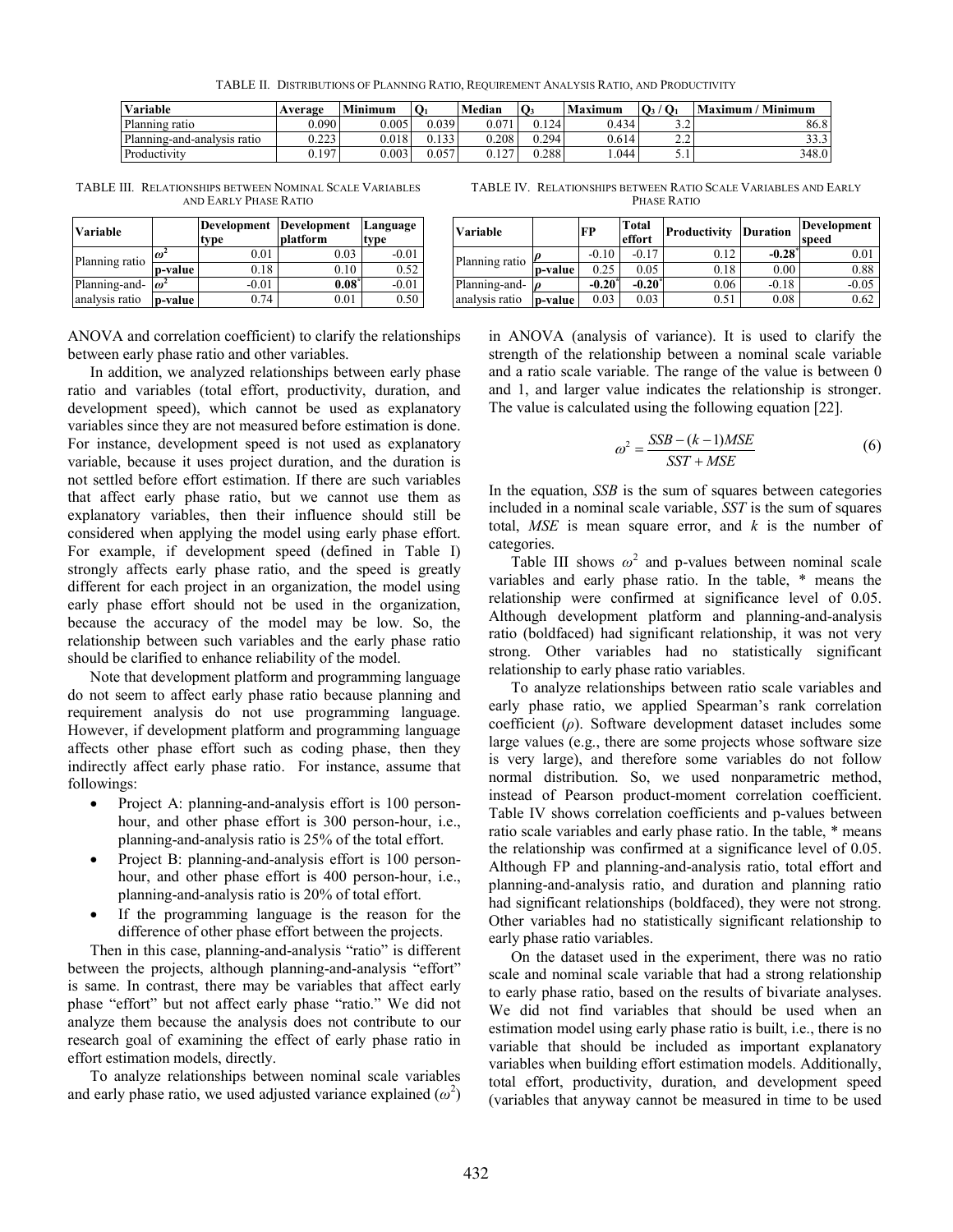in an effort estimation model) did not have strong relationships to early phase ratio.

## IV. ESTIMATION BASED ON EARLY PHASE EFFORT

## *A. Procedure of Experiments*

To answer RQ1 and RQ3, we built five types of estimation models using 118 projects, and evaluate the accuracies of them. The dependent variable is total development effort. Explanatory variables of the models are as follows:

- **Model I**: FP
- **Model II**: planning effort
- **Model III**: planning-and-analysis effort
- **Model IV**: planning effort and FP
- **Model V**: planning-and-analysis effort and FP

To answer RQ2 and RQ3, we added development type, development platform, and language type to the above models as candidates of explanatory variables, and built the models using 70 projects. They were used as explanatory variables in past study [15]. Based on the results of section III, they seem to be not very effective to enhance estimation accuracy of the model using early phase ratio. However, they may improve estimation accuracy of the model to some extent. So, we used the variables as candidates of explanatory variables on Model II and III. The variables should be used in Model I, IV, and V because there is a probability that they are effective when FP is used as explanatory variables.

We used linear regression analysis to build the models, and log transformation was applied to each ratio-scale variable. We applied variable selection based on AIC (Akaike's information criterion) when estimation models for RQ2 (using development type, development platform, and language type) were built. To check whether multicollinearity occurs or not, we used VIF (Variance Inflation Factor). When VIF of an explanatory variable is more than 2.5 or 3, it may be symptomatic of problematic multicolinearity in some situations, and when VIF is larger than 10, multicollinearity is considered to occur in the model. Nominal scale variables were transformed into a set of binary variables (one for each category of data present in the nominal variable), because linear regression analysis cannot handle nominal scale variables. Each binary variable was named as a category which the variable indicates.

We applied 5-fold cross validation to divide the dataset into fit datasets and test datasets. The fit datasets were used to build the models, and the test datasets were used to evaluate the models. We repeated 5-fold cross validation four times to increase number of evaluations (i.e., the evaluations were performed 20 times), because small number of evaluations causes type II error [8].

#### *B. Evaluation Criteria*

As evaluation criteria, we used average and median of *AE* (Absolute Error), *MRE* (Magnitude of Relative Error) [5], *MER* (Magnitude of Error Relative to the estimate) [12], and *BRE* (Balanced Relative Error) [17]. Especially, *MRE* is widely used to evaluate effort estimation accuracy [21]. We denoted average of *MRE* as *MMRE*, and median of *MRE* as *MdMRE*, for example. Small values of these evaluation criteria indicate that the accuracy of an effort estimation model is high.

When *x* denotes actual effort, and  $\hat{x}$  denotes estimated effort, each criterion is calculated by the following equations:

$$
AE = |x - \hat{x}| \tag{7}
$$

$$
MRE = \frac{|x - \hat{x}|}{x}
$$
 (8)

$$
MER = \frac{|x - \hat{x}|}{\hat{x}} \tag{9}
$$

$$
BRE = \begin{cases} \frac{|x-\hat{x}|}{x}, x-\hat{x} \ge 0\\ \frac{|x-\hat{x}|}{\hat{x}}, x-\hat{x} < 0 \end{cases}
$$
(10)

Intuitively, *MRE* means error relative to actual effort, and *MER* means error relative to estimated effort. However, *MRE* and *MER* are imbalanced for underestimation and overestimation [3][14]. The maximum *MRE* is 1 even if an extreme underestimate occurs (For instance, when the actual effort is 1000 person-hour, and the estimated effort is 0 personhour, *MRE* is 1). Similarly, maximum *MER* is smaller than 1 when an overestimate occurs. So, we gave weight to *BRE* that is balanced for them [18]. We did not use Pred(25) [5] which is sometimes used as an evaluation criterion, because Pred(25) is based on *MRE* and it has also a bias for evaluating under estimation.

We evaluated accuracies of models by differences in the evaluation criteria from a baseline model. Therefore, larger positive values mean estimation accuracies were improved from the baseline model, and negative values mean estimation accuracies got worse. The differences were tested statistically by Wilcoxon signed-rank test at a significance level of 0.05.

### *C. Models Using Software Size and Early Phase Effort Only*

1) *Comparison of Estimation Accuracies of Models:* Table V shows accuracies of the five estimation models. In the table, first row indicates the accuracy of Model I (baseline model), and other rows indicate differences of accuracies between Model I, and other models (The accuracies were recorded as the average of the 20 evaluations). Larger values mean estimation accuracy was more improved, and negative values mean the accuracy was worse than Model I (model using FP). In the table, \* denotes there was statistical difference in the corresponding evaluation criteria between Model I and the current model. About the estimation accuracies of the models, we observed the following:

- All criteria of Model II and III were better than Model I, and *MBRE* and *MdBRE* were statistically better than Model I. That is, estimation accuracy of a model using early phase effort was higher than software size in our case study.
- The accuracies of Model IV and V were better than Model II and III respectively, and compared with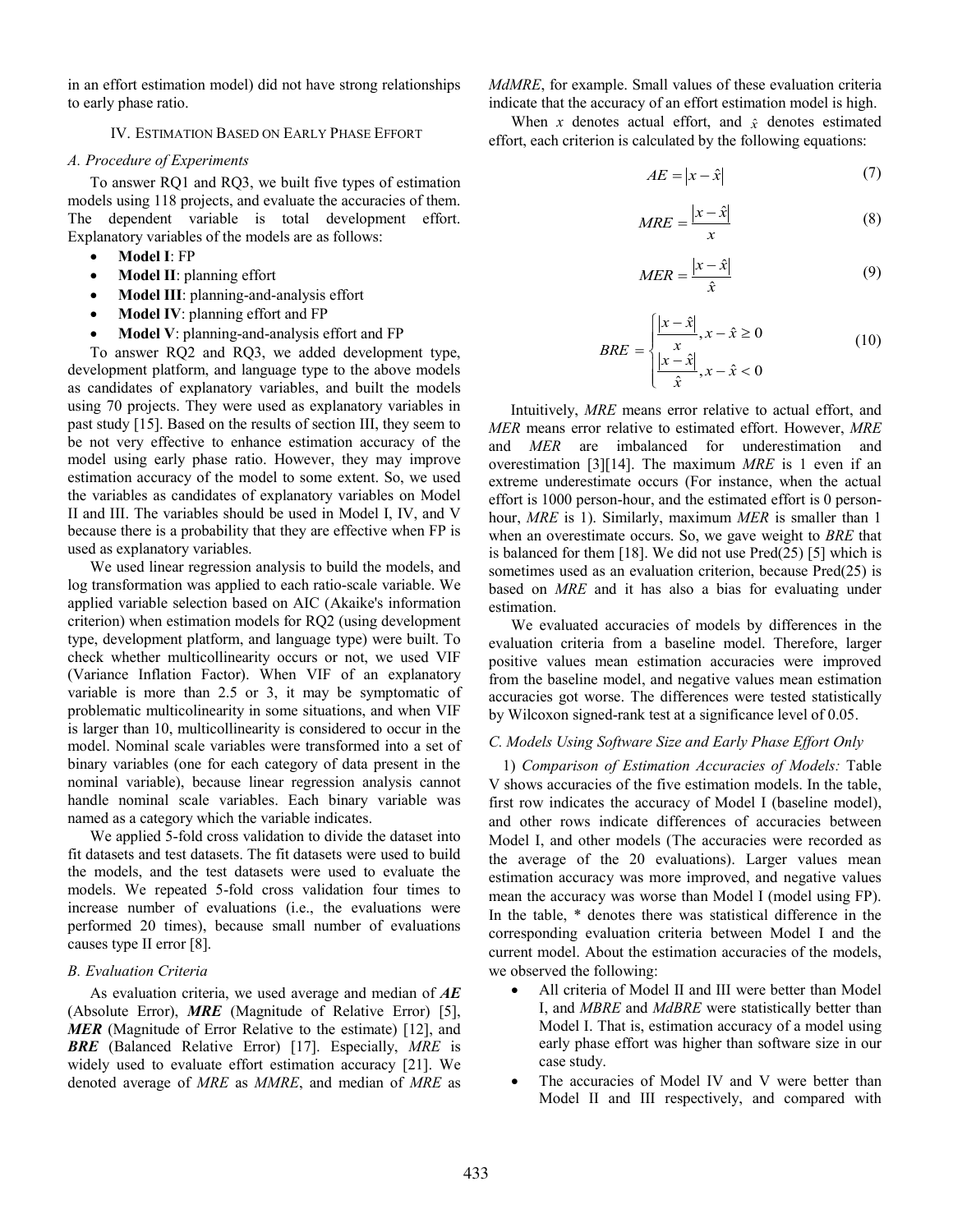| <b>Model</b>                            |                   | <b>MAE</b> | MdAE              | <b>MMRE</b>           | <b>MdMRE</b> | <b>MMER</b> | <b>MdMER</b>             | <b>MBRE</b>                                   | <b>MdBRE</b>          |
|-----------------------------------------|-------------------|------------|-------------------|-----------------------|--------------|-------------|--------------------------|-----------------------------------------------|-----------------------|
| $I$ (FP)                                |                   | 3725.6     | 1489.9            | 102.9%                | 60.3%        | 13.4%       | 62.7%                    | 168.8%                                        | $104.1\%$             |
| II (planning effort)                    | <b>Difference</b> | 373.3      | 122.1             | $28.2\%$              | $5.6\%$      | $28.3\%$    | $13.8\%$                 | $52.5\%$                                      | $22.4\%$              |
|                                         | p-value           | 0.00       | 0.28              | 0.00                  | 0.12         | 0.03        | 0.00                     | 0.00                                          | 0.01                  |
| III (planning-and-analysis effort)      | Difference.       | 1214.1     | $437.8^{\degree}$ | $49.5\%$              | $17.6\%$     | 53.5%       | $20.0\%$                 | $91.6\%$                                      | $45.1\%$ <sup>*</sup> |
|                                         | p-value           | 0.00       | 0.00              | 0.00                  | 0.00         | 0.00        | 0.00                     | 0.00<br>$69.8\%$<br>0.00<br>$103.1\%$<br>0.00 | 0.00                  |
| IV (planning effort and FP)             | Difference.       | 805.2      | 365.5             | $37.1\%$ <sup>*</sup> | $8.6\%$      | $40.3\%$    | $17.4\%$                 |                                               | $33.7\%$ <sup>*</sup> |
|                                         | p-value           | 0.00       | 0.00 <sub>1</sub> | 0.00                  | 0.00         | 0.00        | 0.00<br>$31.1\%$<br>0.00 | 0.00                                          |                       |
| V (planning-and-analysis effort and FP) | <b>Difference</b> | 1512.4*    | 681.3             | $57.6\%$              | $26.3\%$     | $61.7\%$    |                          |                                               | 64.7%*                |
|                                         | p-value           | 0.00       | 0.00              | 0.00                  | 0.00         | 0.00        |                          | 0.00 <sub>1</sub>                             |                       |

TABLE V. MODELS USING SOFTWARE SIZE, AND EARLY PHASE EFFORT ONLY

TABLE VI. REGRESSION COEFFICIENTS OF MODELS USING SOFTWARE SIZE AND EARLY PHASE EFFORT ONLY

|           | (A) MODEL I  |                 | (b) Model II |                 |  |          |     | (C) MODEL III |                              |      |            |  |      |            |
|-----------|--------------|-----------------|--------------|-----------------|--|----------|-----|---------------|------------------------------|------|------------|--|------|------------|
| Variable  |              | VIF             |              | Variable        |  |          | VIF |               | Variable                     |      |            |  |      | <b>VIF</b> |
| <b>FP</b> | 0.63         |                 |              | Planning effort |  | 0.77     |     |               | Planning-and-analysis effort |      |            |  | 0.87 |            |
|           | (D) MODEL IV |                 |              |                 |  |          |     | (E) MODEL V   |                              |      |            |  |      |            |
|           | Variable     |                 |              | VIF             |  | Variable |     |               |                              |      | <b>VIF</b> |  |      |            |
|           | FP           |                 | 0.33         | 1.34            |  | FP       |     |               |                              | 0.25 | 1.37       |  |      |            |
|           |              | Planning effort | 0.61         | 1.34            |  |          |     |               | Planning-and-analysis effort | 0.75 | 1.37       |  |      |            |

Model I, the accuracies of Model IV and V were greatly improved, and all criteria of them were statistically better than Model I. Therefore, using both early phase effort and FP improved estimation accuracy in our case study.

 The accuracy of Model V was the best among all the models, and the accuracy of Model III was better than Model II and IV. Thus adding the analysis phase improved estimation accuracy in our case study.

2) *Evaluation of Effects of Variables and Multicollinearity:*  Table VI shows standardized partial correlation coefficients (*β*) and VIF of models using software size and early phase effort only (They are the average of the 20 evaluations). About the built models, we observed the following:

- In Model IV and V (models using both software size and early phase effort), all VIFs were smaller than 2.5 in all 20 evaluations. So, multicollinearity did not arise when using both early phase effort and FP.
- In Model IV and V, the partial regression coefficients of early phase effort (boldfaced) were larger than software size. This means the effect of early phase effort was larger than software size, i.e., early phase effort was indispensable for the estimation models in our case study.

3) *Answers to Research Questions:* Based on the results, the answer to RQ1 is "Estimation accuracy of a model using early phase effort is higher than software size (when the model does not use other variables such as platform type)". The partial answer to RQ3 is "Using both early phase effort and FP improves estimation accuracy, and multicollinearity does not arise by using them, when the model does not use other variables such as platform type."

# *D. Models Using Software Size, Early Phase Effort, and Other Variables*

1) *Evaluation of Adding Other Explanatory Variables:* To evaluate effect of adding other explanatory variables (development type, platform type, and language type), we compared the models without and with the variables. We set the models without the variables as baseline models. Table VII shows differences of estimation accuracies of the models. In the table, negative values mean estimation accuracies got worse when the other variables were added. Only the accuracy of Model I was improved, and that of other models got slightly worse. So, adding other explanatory variables did not improve estimation accuracy of the models using early phase effort.

2) *Comparison of Estimation Accuracies of Models:* Based on the above results, we set Model I with other variables as a baseline model, and compared the baseline model and other model without the other variables. Table VIII shows the comparison. About the estimation accuracies of the models, we observed the following in our case study:

- Six out of eight criteria of Model II (boldfaced) were worse than Model I. Estimation accuracy of a model using planning effort was lower than software size.
- In Model III, all criteria were better than Model I, and *MBRE* of it was statistically better. Therefore, the accuracy of a model using planning-and-analysis effort was higher than software size.
- The accuracies of Model IV and V were better than Model II and III respectively. In Model IV and V, all criteria were better than Model I, and *MBRE* of them were statistically better. That is, using both early phase effort and FP improved estimation accuracy.

3) *Evaluation of Effects of Variables and Multicollinearity:*  Table IX shows standardized partial correlation coefficients (*β*) and VIF of models using software size, early phase effort, and other variables. In the table, # of times means the number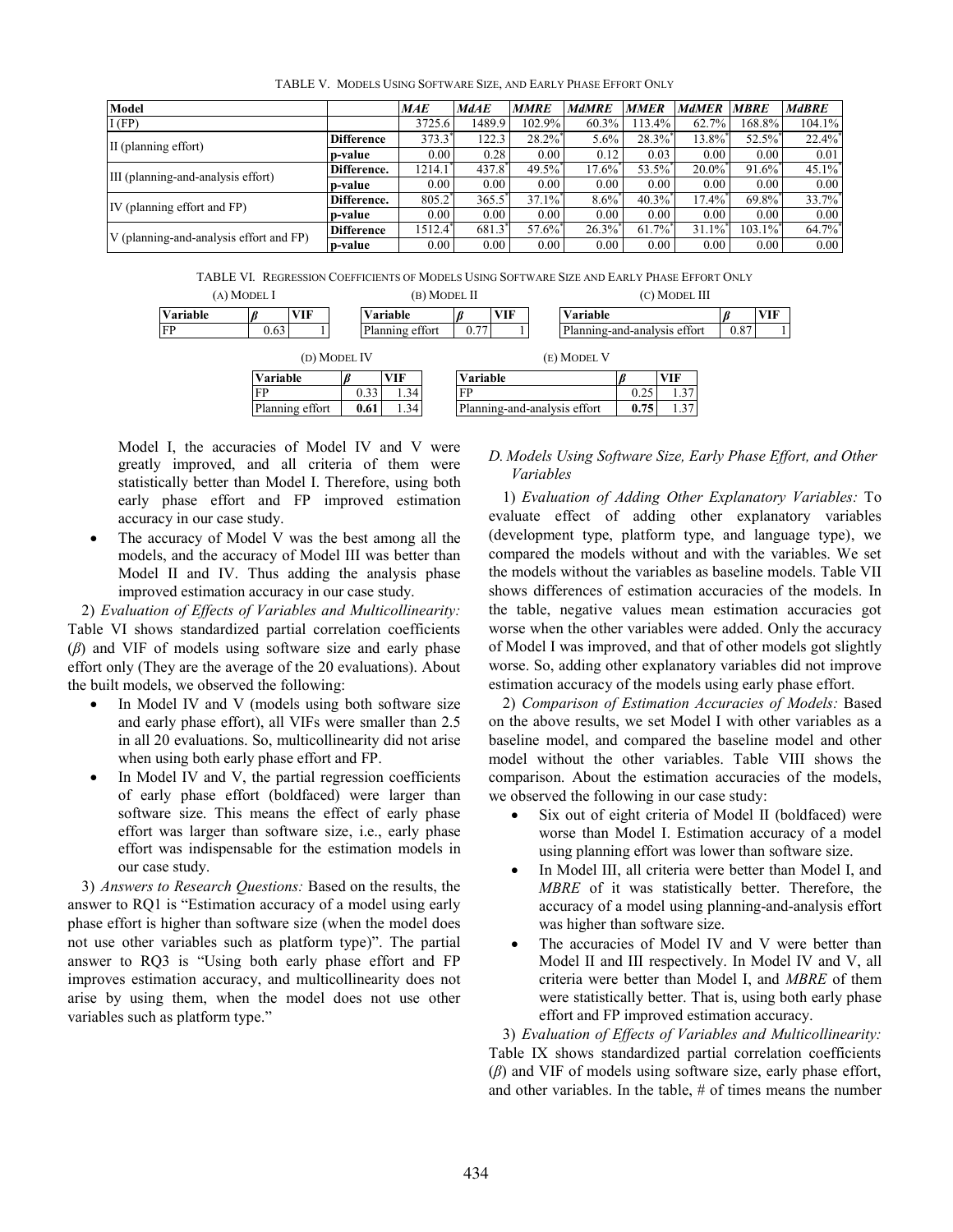TABLE VII. COMPARISONS OF MODELS USING SOFTWARE SIZE AND EARLY PHASE EFFORT WITHOUT AND WITH OTHER VARIABLES [DEVELOPMENT TYPE, PLATFORM TYPE, AND LANGUAGE TYPE]

| <b>Model</b>                               |                   | MAE       | MdAE     | <b>MMRE</b> | <b>MdMRE</b> | <b>MMER</b> | <b>MdMER</b> | <b>MBRE</b> | <b>MdBRE</b>          |
|--------------------------------------------|-------------------|-----------|----------|-------------|--------------|-------------|--------------|-------------|-----------------------|
| I (FP without and with other variables)    | <b>Difference</b> | $-55.8$   | $-15.0$  | 22.7%       | $0.6\%$      | $-4.3\%$    | 4.7%         | 16.2%       | $10.2\%$              |
|                                            | p-value           | 0.99      | 0.84     | 0.00        | 0.70         | 0.87        | 0.12         | 0.09        | 0.13                  |
| II (planning effort without and with other | <b>Difference</b> | $-112.8$  | $-10.4$  | $-2.6%$     | $-3.6\%$     | $-8.1\%$    | $-1.5\%$     | $-9.7\%$    | $-6.5\%$ <sup>*</sup> |
| variables)                                 | p-value           | 0.01      | 0.72     | 0.34        | 0.09         | 0.00        | 0.34         | 0.05        | 0.02                  |
| III (planning-and-analysis effort without) | Difference.       | $-122.9$  | $-4.6$   | $-1.8\%$    | $-2.3\%$     | $-4.6\%$    | $0.4\%$      | $-5.3\%$    | $-0.2\%$              |
| and with other variables)                  | p-value           | 0.52      | 0.52     | 0.65        | 0.59         | 0.02        | 0.65         | 0.05        | 0.78                  |
| IV (planning effort and FP without and     | Difference.       | $-212.4"$ | 37.9     | 1.6%        | $0.0\%$      | $-3.5\%$    | $-2.9\%$     | $-2.1\%$    | $-3.1\%$              |
| with other variables)                      | p-value           | 0.02      | 0.23     | 0.43        | 0.99         | 0.90        | 0.26         | 0.78        | 0.62                  |
| V (planning-and-analysis effort and FP     | <b>Difference</b> | $-166.4$  | $-124.0$ | $-0.9\%$    | $-0.9\%$     | $-1.2\%$    | $-1.7\%$     | $-1.7\%$    | $-2.9\%$              |
| without and with other variables)          | p-value           | 0.01      | 0.06     | 0.69        | 0.61         | 0.51        | 0.18         | 0.46        | 0.41                  |

|  | TABLE VIII. MODELS USING SOFTWARE SIZE WITH OTHER VARIABLES [DEVELOPMENT TYPE. PLATFORM TYPE. AND LANGUAGE TYPE]. AND EARLY PHASE |  |  |
|--|-----------------------------------------------------------------------------------------------------------------------------------|--|--|
|  | EFFORT WITHOUT OTHER VARIABLES                                                                                                    |  |  |

| Model                                |                   | <b>MAE</b>         | <b>MdAE</b> | <b>MMRE</b> | <b>MdMRE</b>                                                            | <b>MMER</b> | <b>MdMER</b> | <b>MBRE</b>                                                     | <b>MdBRE</b> |
|--------------------------------------|-------------------|--------------------|-------------|-------------|-------------------------------------------------------------------------|-------------|--------------|-----------------------------------------------------------------|--------------|
| I (FP, and other variables)          |                   | 2966.6             | 1202.3      | 76.5%       | 48.7%                                                                   | 12.8%       |              |                                                                 | 72.5%        |
|                                      | <b>Difference</b> | $-87.4$            | $-81.9$     | $-0.8\%$    | $-8.0\%$                                                                | 21.1%       |              |                                                                 | $-7.4%$      |
| II (planning effort)                 | p-value           | 0.55               | 0.39        | 0.93        | 0.04                                                                    | 0.62        | 0.81         | 0.81                                                            | 0.28         |
| III (planning-and-analysis effort)   | Difference.       | 230.5              | $245.4^*$   | $23.9\%$    | 0.8%                                                                    |             | $8.8\%$      | $62.0\%$                                                        | 11.8%        |
|                                      | p-value           | 0.15               | 0.04        | 0.00        | 0.60                                                                    | 0.05        | 0.01         | 148.4%<br>22.9%<br>0.00<br>$48.9\%$<br>0.01<br>$73.1\%$<br>0.00 | 0.07         |
| IV (planning effort, FP)             | Difference.       | 234.4              | 193.9°      | $14.0\%$    | 2.6%                                                                    |             | $8.9\%$      |                                                                 | $14.5\%$     |
|                                      | p-value           | 0.04               | 0.01        | 0.00        | 42.9%<br>37.8%<br>0.57<br>0.11<br>0.02<br>51.8%<br>$11.2\%$<br>$16.2\%$ |             | 0.10         |                                                                 |              |
| V (planning-and-analysis effort, FP) | <b>Difference</b> | 540.0 <sup>*</sup> | 527.9       | $30.2\%$    |                                                                         |             |              |                                                                 | $28.8\%$     |
|                                      | p-value           | 0.001              | 0.00        | 0.00        | 0.01                                                                    | 0.00        |              | 48.8%<br>$-0.3\%$<br>0.00                                       | 0.00         |

TABLE IX. REGRESSION COEFFICIENTS OF MODELS USING SOFTWARE SIZE, EARLY PHASE EFFORT, AND OTHER VARIABLES [DEVELOPMENT TYPE, PLATFORM TYPE, AND LANGUAGE TYPE]

|                 | $(A)$ MODEL I |               |               | (B) MODEL II |                 |         |               |                 |  | (C) MODEL III                |         |            |                 |  |  |
|-----------------|---------------|---------------|---------------|--------------|-----------------|---------|---------------|-----------------|--|------------------------------|---------|------------|-----------------|--|--|
| Variable        |               | VIF           | # of<br>times |              | <b>Variable</b> |         | <b>VIF</b>    | $#$ of<br>times |  | <b>Variable</b>              |         | <b>VIF</b> | # of<br>times   |  |  |
| FP              | $_{0.71}$     | $.07^{\circ}$ | 20            |              | Planning effort | 0.74    | $.08^{\circ}$ | 20              |  | Planning-and-analysis effort | 0.87    | 1.1.       | 20              |  |  |
| 3GL             | 0.27          | 1.14          | 20            |              | 3GL             | 0.17    | 1.05          | 12              |  | 13GL                         | 0.13    |            |                 |  |  |
| <b>MF</b>       | 0.24          | 1.07          | 20            |              | <b>MF</b>       | $-0.18$ | .20           |                 |  | <b>MF</b>                    | $-0.16$ | 1.1        | 16 <sup>1</sup> |  |  |
| <b>MR</b>       | 0.14          | 1.82          |               |              |                 |         |               |                 |  | <b>MR</b>                    | $-0.12$ | .52        |                 |  |  |
| New development | 0.16          | 1.41          |               |              |                 |         |               |                 |  |                              |         |            |                 |  |  |

(D) MODEL IV (E) MODEL V

| Variable        |      | VIF  | # of times |
|-----------------|------|------|------------|
| FP              | 0.44 | 1.33 |            |
| Planning effort | 0.50 | .40  |            |
| 3GL             | 0.19 | 1.06 |            |
|                 |      | .52  |            |

of times the value was selected as an explanatory variable in the 20 evaluations. About the built models, we observed the following:

- VIF values were smaller than 2.5 in all 20 evaluations.
- The partial regression coefficient of planning-andanalysis effort was larger than software size in Model V, and that of planning effort was almost the same as software size in Model IV (boldfaced).

4) *Answers to Research Questions:* Based on the results, the answer to RQ2 is "Using other variables such as platform type slightly worsens estimation accuracy of models using early phase effort. Estimation accuracy of a model using planning effort is lower than a model based on software size using other variables, but the accuracy of a model using planning-andanalysis effort is higher than the model based on software size." Final answer to RQ3 is "Using both early phase effort

| Variable        |      | VIF | $#$ of times | Variable                     |         | <b>VIF</b>       | # of times      |
|-----------------|------|-----|--------------|------------------------------|---------|------------------|-----------------|
| FP              | 0.44 | .33 | 20           | Planning-and-analysis effort | 0.66    | .60 <sub>1</sub> | 20'             |
| Planning effort | 0.50 | .40 | 20           | FP                           | 0.30    | . .52            | 20 <sup>1</sup> |
| 3GL             | 0.19 | .06 | 20           | 3GL                          | 0.14    |                  | 101             |
| MF              | 0.18 | 50  |              | <b>MF</b>                    | 0.14    | 1.75             |                 |
|                 |      |     |              | New development              | $-0.09$ | 25               |                 |

and FP improves estimation accuracy, and multicollinearity does not arise by using them, regardless of the existence of other explanatory variables."

## *E. Comparison to Other Datasets*

Same as preliminary analysis in section III, we compared early phase ratio of ISBSG dataset with other datasets, to enhance reliability of the experimental results. The datasets are ERA dataset and SEC dataset. We did not use CSBSG dataset used by Yang et al. [23] because some statistics about early phase ratio were not shown in it. The Economic Research Association collected the ERA dataset from 2001 to 2008 [7]. The dataset is collected from 268 software companies that are small to large companies in Japan. SEC dataset includes software development projects that were conducted in the 2000s in 23 large software companies [19]. In both datasets, planning phase ratio and requirement analysis ratio are not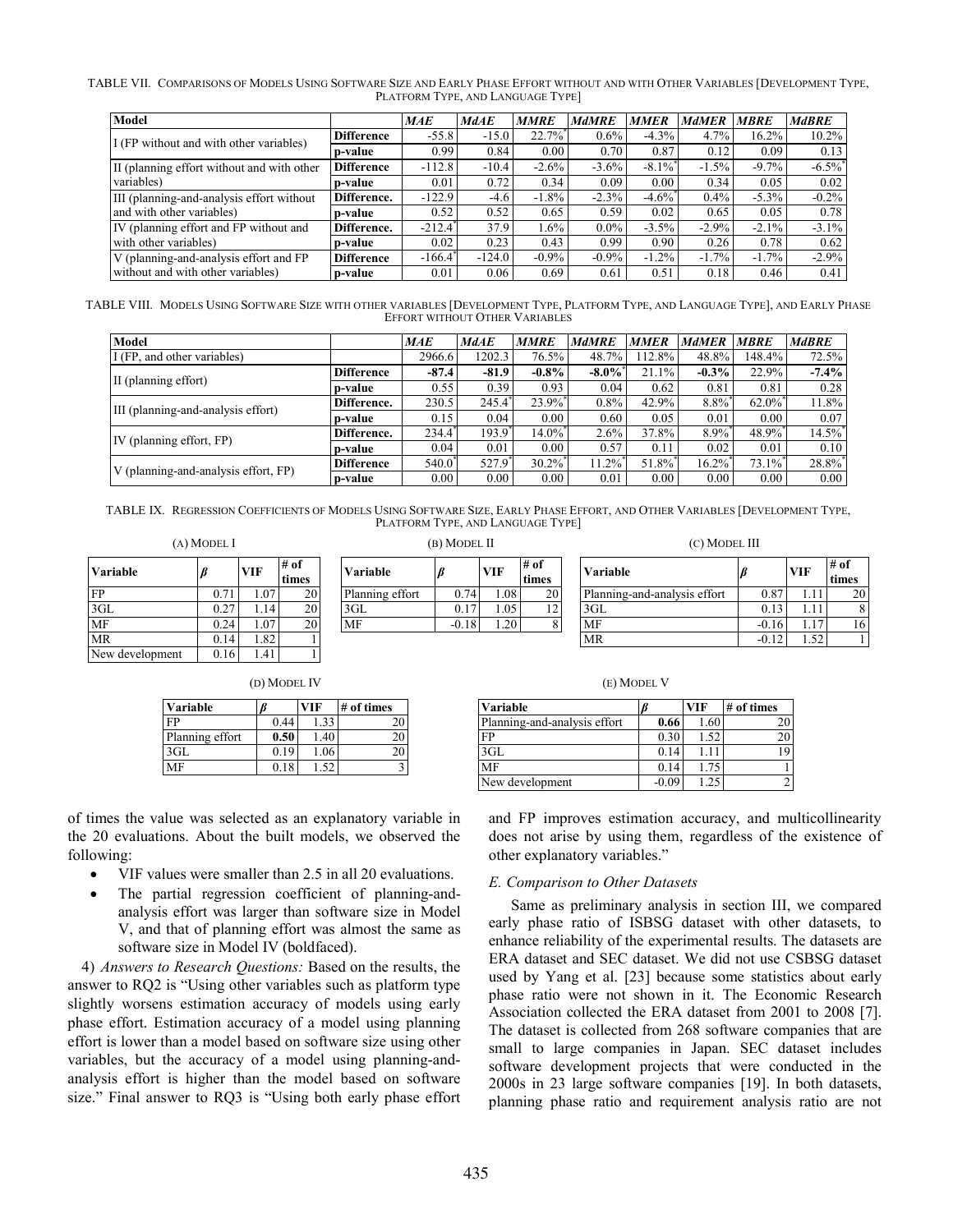TABLE X. DISTRIBUTIONS OF BASIC DESIGN PHASE RATIO AND PRODUCTIVITY ON ERA DATASET [7]

| <b>Development</b><br>type | Variable                        | Number of<br>projects | Average        | <b>Minimum</b> | $Q_1$         | Median | $\mathbf{Q}_3$ | <b>Maximum</b> | $Q_3/Q_1$ | <b>Maximum</b><br>Minimum |
|----------------------------|---------------------------------|-----------------------|----------------|----------------|---------------|--------|----------------|----------------|-----------|---------------------------|
| New                        | Basic design phase ratio        | 805                   | 0.157          | 0.030          | .100          | 1.150  | 0.200          | 0.660          | 2.0       | 22.0                      |
| development                | Productivity                    | 265                   | 20.6           | 0.4            | 8.2           | 5.7ء   | າາາ            | 189.5          | 2.8       | 473.8                     |
| Enhancement                | <b>Basic design phase ratio</b> | 64                    | ).141          | 0.029          | .100          | 0.138  | 0.200          | 0.280          | 2.0       | 9.7 <sub>1</sub>          |
|                            | Productivity                    |                       | $\sim$<br>23.6 | ن. ب           | $\sim$ $\sim$ | 1 J.Z  | 23.8           | . 18.5         | J.I       | 35.9                      |

|  |  |  | TABLE XI. DISTRIBUTIONS OF BASIC DESIGN PHASE RATIO AND PRODUCTIVITY ON SEC DATASET [19] |  |  |  |
|--|--|--|------------------------------------------------------------------------------------------|--|--|--|
|--|--|--|------------------------------------------------------------------------------------------|--|--|--|

| Development<br>type | <b>Variable</b>          | Number of<br>projects | Average | <b>Minimum</b> | $\mathbf{Q}_1$ | Median | $Q_3$ | <b>Maximum</b> | $Q_3/Q_1$ | <b>Maximum</b><br><b>Minimum</b> |
|---------------------|--------------------------|-----------------------|---------|----------------|----------------|--------|-------|----------------|-----------|----------------------------------|
| <b>New</b>          | Basic design phase ratio | 487                   | 0.161   | 0.001          | 0.095          | 0.143  | 0.205 | 0.589          | 2.2       | 589.0                            |
| development         | Productivity             | 2831                  | 18.0    | 0.8            | $\sim$ $\sim$  | 1.9    | 20.1  | 18.2           | 2.6       | 140.7                            |
| Enhancement         | Basic design phase ratio | 3821                  | 0.147   | 0.002          | 0.095          | .137   | 0.189 | 0.557          | 2.0       | 278.5                            |
|                     | Productivity             | 100                   | 26.0    | 0.3            | 7.8            | 4.8    | 34.9  | 235.8          | 4.5       | 873.2                            |

collected. Therefore we examine the "Basic design phase ratio" which is the ratio of basic design phase effort to sum of effort from basic design phase to system test phase. In ERA dataset, software size of most projects were measured by IFPUG method, and in SEC dataset, the size of all projects were measured by IFPUG method. Effort was measured as personmonth. Note that each project data in ERA dataset and SEC dataset is not disclosed. However, distribution of variables (e.g., such as software size, programming language, and productivity) and relationships between the variables are shown in tables and figures in the books [7][19].

Distributions of basic design phase ratio and productivity in ERA dataset is shown in Table X, and that of SEC dataset is shown in Table XI.  $Q_3/Q_1$  and Maximum / Minimum of basic design phase ratio was smaller than that of productivity, except for Maximum / Minimum of new development in SEC dataset. The result suggests when basic design phase ratio is used as an explanatory variable of a simple linear regression model, the estimation accuracy of the model will be higher than the model using software size in ERA and SEC datasets. So, we conclude the answer of RQ1 is true on most datasets.

## *F. Effects of Adding Early Phase Effort*

Adding independent variables enhances the fit of the model to the dataset. However, too many variables can cause overfitting. This will worsen estimation accuracy. Therefore to evaluate estimation models that consider a large number of independent variables, we use AIC (Akaike information criterion), which optimizes the fit and the number of independent variables. Smaller AIC means better model in both the fit and the number of variables, and adding a variable does not always improve AIC, when the improvement of the fit is small. As shown in table XII (AIC is the average of the 20 evaluations), Model IV had smaller AIC than model I and II,

TABLE XII. AICS OF BUILT MODELS

| Model                                | Other variables |       |  |  |  |
|--------------------------------------|-----------------|-------|--|--|--|
|                                      | No              | Yes   |  |  |  |
| I (FP, and other variables)          | 154.3           | 120.2 |  |  |  |
| II (planning effort)                 | 141.0           | 119.1 |  |  |  |
| III (planning-and-analysis effort)   | 113.8           | 91.2  |  |  |  |
| IV (planning effort, FP)             | 125.1           | 99.5  |  |  |  |
| V (planning-and-analysis effort, FP) | 104.9           |       |  |  |  |

and model V had smaller AIC than model I and III. So, adding early phase effort is effective, even if we consider the additional variables.

#### *G. Guideline for Building Effort Estimation Model*

Based on answers to research questions, we propose new guidelines for building effort estimation model as follows:

- (From the result of section IV. C. 1) If an organization does not collect project data in detail, it is preferable to build an effort estimation model that only uses early phase effort as an explanatory variable. It is expected to achieve reasonable estimation accuracy.
- (From the results of section IV. C. 1, IV. C. 2, IV. D. 2 and IV. D. 3) If software size is settled precisely by a method such as function point analysis before effort estimation, using both early phase effort and the size improves the accuracy without multicollinearity.
- (From the result of section IV. D. 1) In organizations that collect other project data in detail, it might not be preferable to use variables which we used (i.e., development type, development platform, and language type) as additional explanatory variables, in the estimation models using early phase effort, because that could possibly worsen the accuracy of the model.

#### V. DISCUSSION

#### *A. Validity of Early Phase Effort*

Although ISBSG defines that basic design effort and detail design effort should be a part of design effort, data suppliers might erroneously record them as requirement analysis effort or coding effort. Also in the ISBSG dataset the design effort was recorded in only four of 172 projects. Therefore, requirement analysis effort may include basic design effort and detail design effort (note that detail design effort is non-early-phase effort) in some cases.

In Table V and VII, estimation accuracy of Model III was higher than Model IV. This is because planning-and-analysis effort (which is used in Model III and is the sum of planning effort and requirement analysis effort) may include detail design effort, as stated above. So, this might enhance the accuracy of Model III (i.e., estimation accuracies of Model III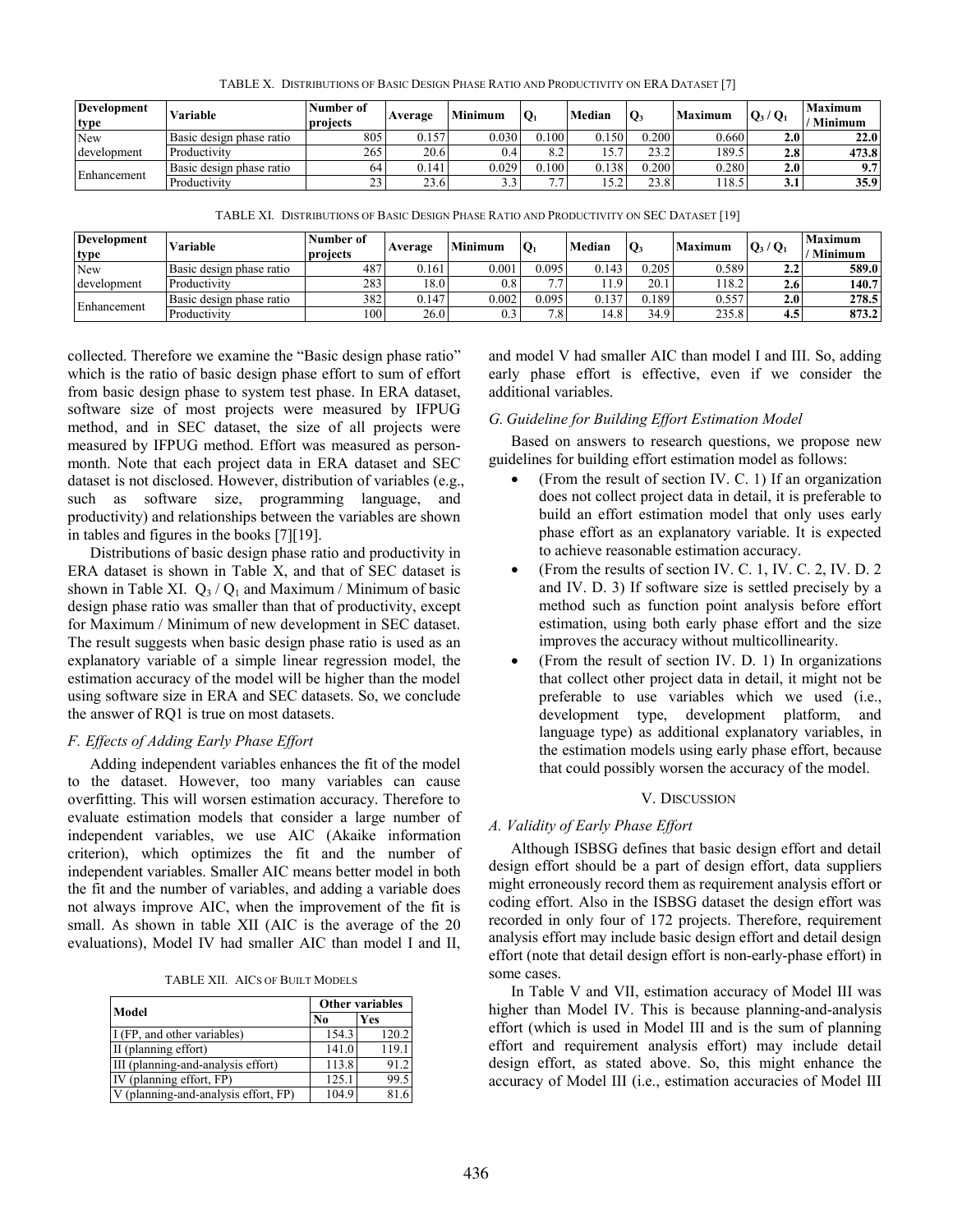and V might not indicate the accuracy of a model using early phase effort properly).

In order to verify if the planning-and-analysis effort in the ISBSG dataset included detailed design effort too, we compared it with the data in another dataset – namely the CSBSG dataset analyzed by Yang et al. [23]. In the CSBSG dataset, the average of planning and requirement analysis phase was 16.1%, and that of (basic and detail) design phase was 14.9%. In the ISBSG dataset, the average sum of the planning and requirement analysis phase was 22.3%. Therefore the planning and requirement phase in the ISBSG dataset is much larger than the corresponding value in the CSBSG dataset, but much smaller than the sum of the planning and requirement, and design phases. So, if we assume phase distribution is almost the same between the datasets, the planning-andanalysis phase on ISBSG dataset does not seem to include detail design phase.

## *B. Influence of Reworks to Early Phase Effort*

Although it is important to measure early phase effort accurately to enhance the estimation accuracy, it is not easy to measure it accurately. Although some reworks often occur on software during development, it is not easy to record their effort accurately, and that lessens the accuracy of early phase effort. Instead of measuring the effort of each phase precisely, it is good to focus on the total effort spent before a certain point of time in the development lifecycle, and regard it as the early phase effort. For example, total spent effort before project plan is made or a contract is made is defined as early phase effort (effort of reworks is ignored). This would standardize the measurement of effort, and enhance the estimation accuracy.

Planning effort and requirement analysis effort may include some errors, because some rework often occurs on software during development, and it makes the end of the phase somewhat obscure. However, total effort is more precise than them because the end of the project (when the project team breaks up) is clear. Therefore, although measurement error of planning effort and requirement analysis effort may lessen estimation accuracy of the models, it does not affect evaluation of the accuracy.

The estimation model using early phase effort assumes when using early phase effort is small, total effort is also small. There may be a project in which early phase effort is small due to insufficient work, and it increases effort on later phase. In this case, the assumption no longer fits the project, and estimation accuracy will worsen, when just using early phase effort in the estimation models.

## *C. Measuring Software Size*

There are some methods which estimate or measure software size before basic design phase (e.g., NESMA functional size measurement method [11]). The answers of RQ1 and RQ2 may vary if software size and effort are estimated before basic design phase (We assumed they are estimated after basic design phase). However, we think the answer of RQ3 is useful if they are estimated before basic design phase. It is almost impossible to estimate software size precisely without requirement analysis, and the analysis requires some effort. That is, when software size is estimated or measured, some effort has been consumed. So, model using both estimated software size and effort can be built before basic design phase, and it is expected to show higher estimation accuracy.

Our result suggests that effort can be estimated without measuring or estimating software size. Our result would be effective in organizations that do not settle the size precisely before effort estimation (often because it is not very easy to measure or estimate the size before writing source code).

## VI. RELATED WORK

Some literature introduces simplified an estimation method using early phase effort and its ratio to the whole effort. For example, at the end of a phase, effort is estimated again using actual effort on the phase and average of the ratio of the phase to the whole phase, to confirm the progress of the project [10]. MacDonell et al. [16] investigated performance of models that use prior phase effort as an explanatory variable and estimate next phase effort, using 16 projects collected from a single software company. However, they did not use software size as an explanatory variable nor estimate total effort.

As far as we know, there is no literature that clarified which model shows higher estimation accuracy: a model using software size, or early phase effort. In addition, existing research projects does not clarify if using both software size and early phase effort improves estimation accuracy, and if multicollinearity arises. Yang et al. [23] pointed out that the distribution of development phase is often overlooked, although it is important for effort estimation. Major contribution of our research is not to propose new estimation method, but to confirm that using early phase effort, as an explanatory variable is expected to be effective in improving estimation accuracy, and to show new guidelines for building an estimation model. We think our guideline is easy to apply for practitioners, and its effectiveness is expected to be high.

# VII. CONCLUSIONS

In this paper, we focused on an effort estimation method based on early phase effort and its ratio to the effort of the whole development process, and evaluated estimation accuracy of the model using early phase effort. Effort estimation based on early phase effort is sometimes used in practice, but it is not clear which shows higher estimation accuracy: a model based on software size or a model based on early phase effort. We set three research questions and answered them as follows:

- **RQ1**: When an effort estimation model using software size or early phase effort is built, which explanatory variable shows higher accuracy? **Answer**: (From the result of section IV. C. 1) Early phase effort showed higher accuracy than software size.
- **RQ2**: When other explanatory variables such as platform type are added to the models on RQ1, which shows higher accuracy, the model based on software size, or early phase effort?

**Answer**: (From the results of section IV. D. 1 and IV. D. 2) Using other variables slightly worsens estimation